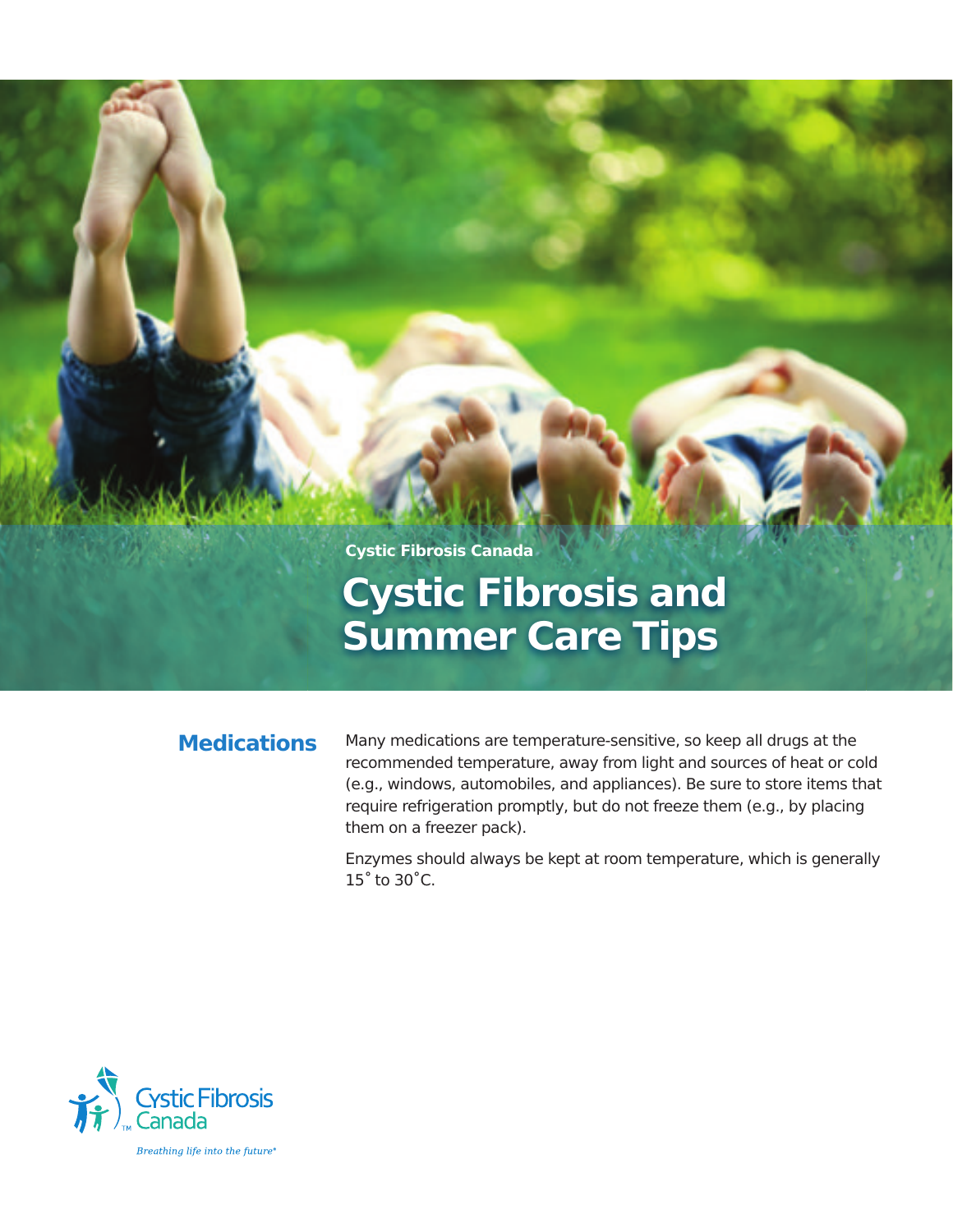#### People with cystic fibrosis lose more salt than average through sweat, putting them at a higher risk for dehydration. Drinking water, juice and **Nutrition**

## "People with cystic fibrosis lose more salt than average through sweat, putting them at a higher risk for dehydration."

sports drinks, and consuming salty snacks (e.g., pretzels, salted nuts and seeds) will help replace the lost salt. Consult with a CF dietitian or healthcare provider before adding salt to food or using salt supplementation. Also

discuss any plans to take body and energy building supplements, or naturopathic remedies, as they may interfere with CF medications.

#### **Dehydration and exercise**

Dehydration can occur very quickly, especially in hot, humid weather. Don't wait until you are thirsty to take a drink — always keep up your fluid intake! To help avoid dehydration, limit caffeinated and alcoholic beverages, which are diuretics and cause increased fluid loss.



Summer is a great time for exercising and outdoor fun. During aerobic exercise, it is recommended that people with cystic fibrosis drink 6 to 12 ounces of fluid every 20 to 30 minutes. Sports drinks with added carbohydrates and salt are great for people with cystic fibrosis. Encourage everyone to take "fluid

breaks" during exercise. Fluid intake is especially important for children, who are more susceptible to dehydration.

#### **Infants**

Infants dehydrate more quickly than young children, adolescents or adults with cystic fibrosis. Keep your baby well hydrated and dressed in



cool clothing. In the hot summer months, a mineral mix solution may be recommended to supplement breast or formula feeding. Speak with your CF clinic team for information about supplements and nutrition for infants during the summer months.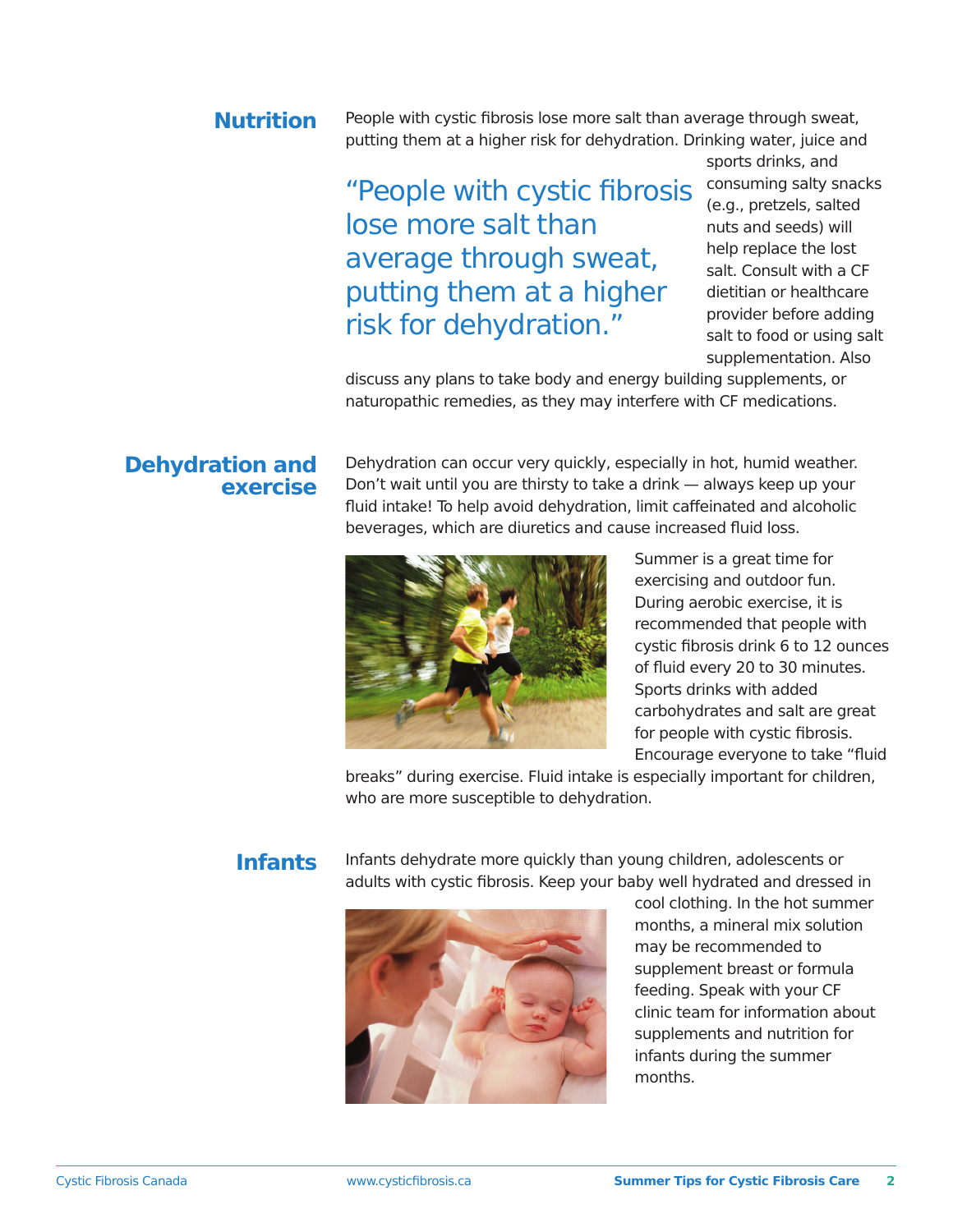### **Allergies**



People with cystic fibrosis can have seasonal and environmental allergies just like anyone else without cystic fibrosis. Allergies can cause or exaggerate upper respiratory problems such as sneezing, stuffy nose, congestion or wheezing.

Consult your CF clinic team about taking antihistamines or decongestants to treat allergies.

## **Smog**

Smog (a mix of fog and smoke) is a type of air pollution that is found in most major metropolitan areas. Its components generally include sulfur

## "People with cystic fibrosis are more likely to have breathing problems caused by smog."

dioxide, nitrogen dioxide, carbon monoxide and other pollutants, all of which are generally considered harmful to human health. People with cystic fibrosis are more likely to have

breathing problems caused by smog. Health Canada issues warnings on days when smog is particularly bad and air quality is low. On these days, avoid strenuous activity and remain indoors (in air conditioned spaces) whenever possible.

Sunscreen is an important addition to the daily routine all year long, but particularly imperative during the summer months. With the application of sunscreen, UV rays are absorbed and the skin is protected against damage. According to the Canadian Dermatology Association, a product with at least a minimum of SPF of 30 is recommended to protect against ultraviolet B (UVB) and ultraviolet A (UVA) which can penetrate more deeply and has been found to contribute to premature aging. **Sunscreen**

If you are travelling for an extended period of time, locate the nearest CF clinic to your destination. For a complete list of Canadian CF clinics, visit Cystic Fibrosis Canada's website at www.cysticfibrosis.ca. **Travel**

For international CF organizations visit Cystic Fibrosis **www.cfww.org**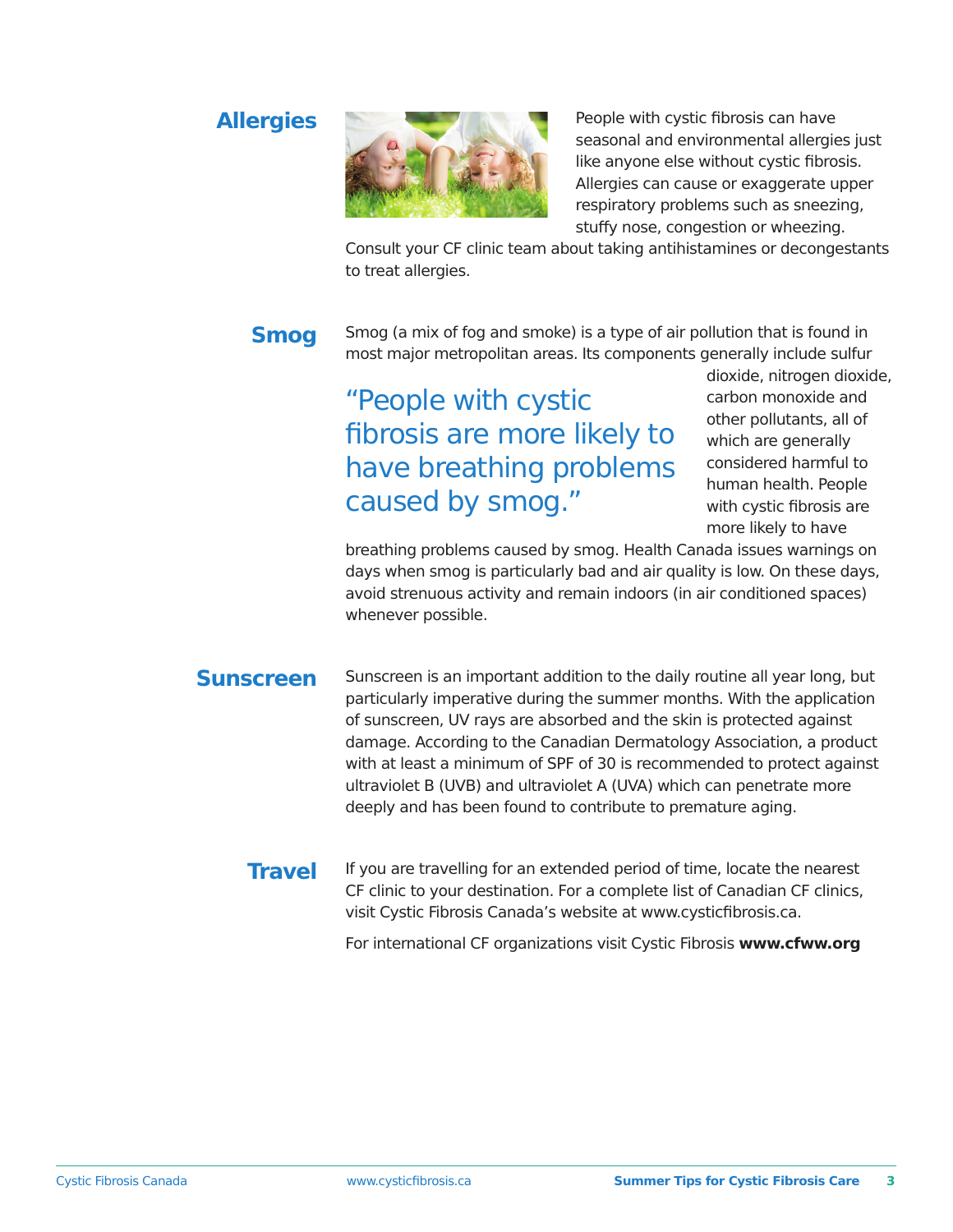#### **Connecting Canadians with cystic fibrosis**

Join the My Cystic Fibrosis (CF) Canada Network, Canada's first-ever social network designed by CF patients specifically for CF patients to connect and share important information about living with this severe and potentially fatal genetic disease. Canadians with cystic fibrosis can discuss the treatments, programs and services available in their province/region, via video chat and instant message, share stories and personal issues, and receive support for advocacy and fundraising initiatives from a much broader community.

Cystic Fibrosis Canada acknowledges Novartis Pharmaceuticals Canada Inc. for the collaboration that has made the My CF Canada Network possible.

#### **Sign-up today at www.mycfnetwork.com**

**For more information, visit www.cysticfibrosis.ca**

#### **Acknowledgment:**

Cystic Fibrosis Canada extends its appreciation to the Healthcare Advisory Council, for reviewing this pamphlet.